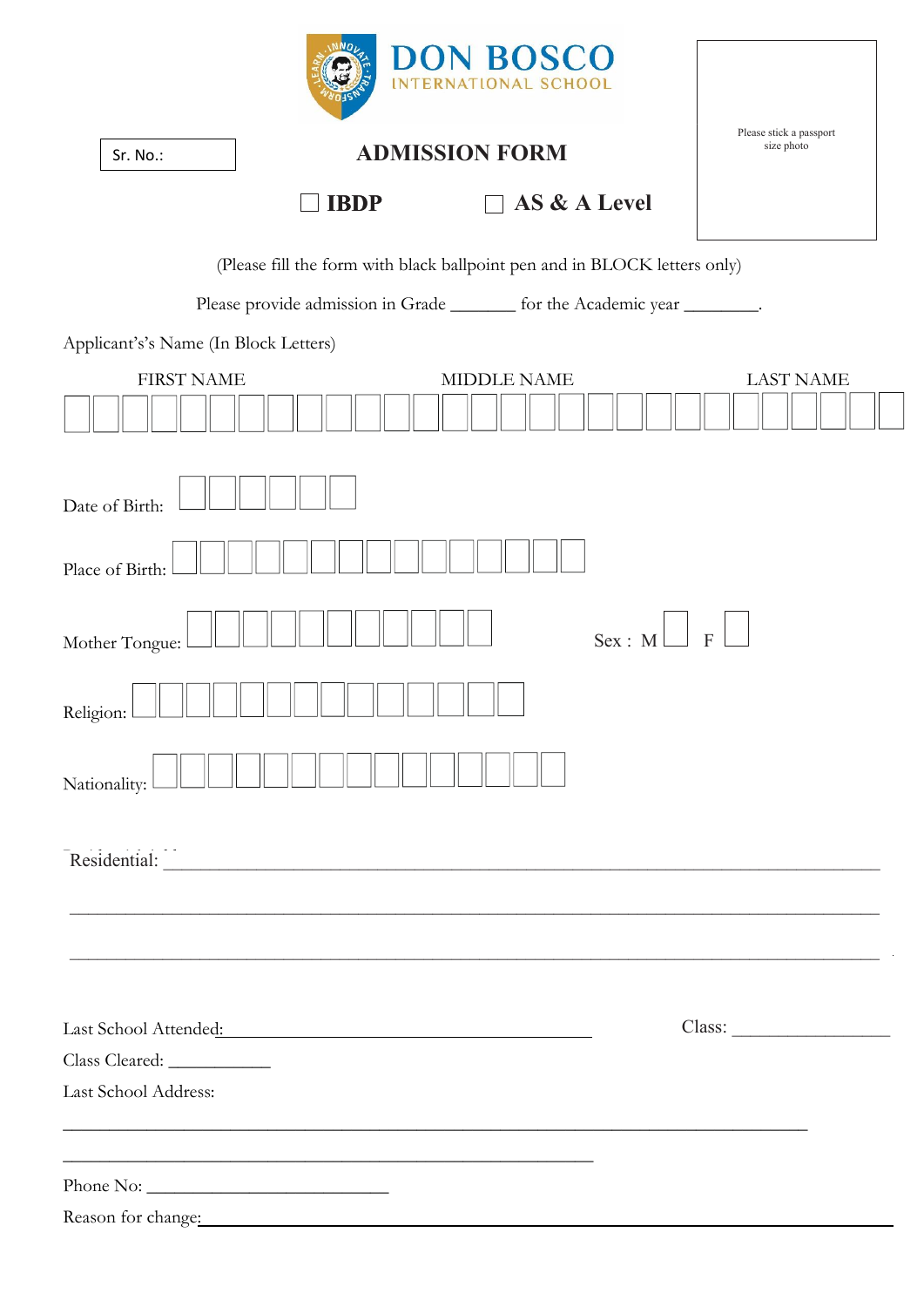| Father's/Guardian's Details |                      |                             |                   |                               |                                         |                  |                                                |
|-----------------------------|----------------------|-----------------------------|-------------------|-------------------------------|-----------------------------------------|------------------|------------------------------------------------|
| Name:                       |                      |                             |                   |                               | Age:                                    |                  |                                                |
| DOB:                        |                      |                             |                   |                               | Qualification:                          |                  |                                                |
| Occupation:                 |                      |                             |                   |                               | Name of<br>Company:                     |                  |                                                |
| Designation:                |                      |                             |                   |                               | Approx. Annual<br>Income Rs.:           |                  |                                                |
| Work Location:              |                      |                             |                   |                               |                                         | Phone (landline) |                                                |
| Mobile 1:                   |                      |                             |                   |                               | Mobile 2:                               |                  |                                                |
| Email:                      |                      |                             |                   |                               |                                         |                  |                                                |
|                             |                      |                             |                   | Mother's/Guardian's Details   |                                         |                  |                                                |
| Name:                       |                      |                             |                   | Age:                          |                                         |                  |                                                |
| DOB:                        |                      |                             |                   |                               | Qualification:                          |                  |                                                |
| Occupation:                 |                      |                             |                   |                               | $\overline{\text{Name}}$ of<br>Company: |                  |                                                |
| Designation:                |                      |                             |                   |                               | Approx. Annual<br>Income Rs:            |                  |                                                |
| Work Location:              |                      |                             |                   |                               | Phone (landline)                        |                  |                                                |
| Mobile 1:                   |                      |                             |                   |                               | Mobile 2:                               |                  |                                                |
| Email:                      |                      |                             |                   |                               |                                         |                  |                                                |
|                             |                      |                             |                   | Details of Child's Sibling(s) |                                         |                  |                                                |
| Sr.<br>No                   | Name                 |                             | M/F               | Age                           |                                         |                  | Education, including name of Present<br>School |
| 1<br>$\overline{c}$         |                      |                             |                   |                               |                                         |                  |                                                |
| 3                           |                      |                             |                   |                               |                                         |                  |                                                |
| $\overline{4}$              |                      |                             |                   |                               |                                         |                  |                                                |
|                             |                      |                             |                   | <b>Emergency Details</b>      |                                         |                  |                                                |
| Name 1:                     | In Case of Emergency |                             | Relationship with |                               |                                         |                  |                                                |
| Phone No:                   |                      | Child:                      |                   |                               |                                         |                  |                                                |
| Address:                    |                      |                             |                   |                               |                                         |                  |                                                |
| Name 2:<br>Phone No:        | In Case of Emergency | Relationship with<br>Child: |                   |                               |                                         |                  |                                                |
| Address:                    |                      |                             |                   |                               |                                         |                  |                                                |

Do you require food service facility for your child (at an additional charge)?<br>  $Yes \n\begin{array}{ccc}\nYes \n\end{array}\n\begin{array}{ccc}\nXes \n\end{array}\n\begin{array}{ccc}\nXos \n\end{array}\n\begin{array}{ccc}\nXos \n\end{array}\n\begin{array}{ccc}\nXos \n\end{array}\n\begin{array}{ccc}\nXos \n\end{array}\n\begin{array}{ccc}\nXos \n\end{array}\n\end{array}$ Do you require transportation services for your child (at an additional charge)?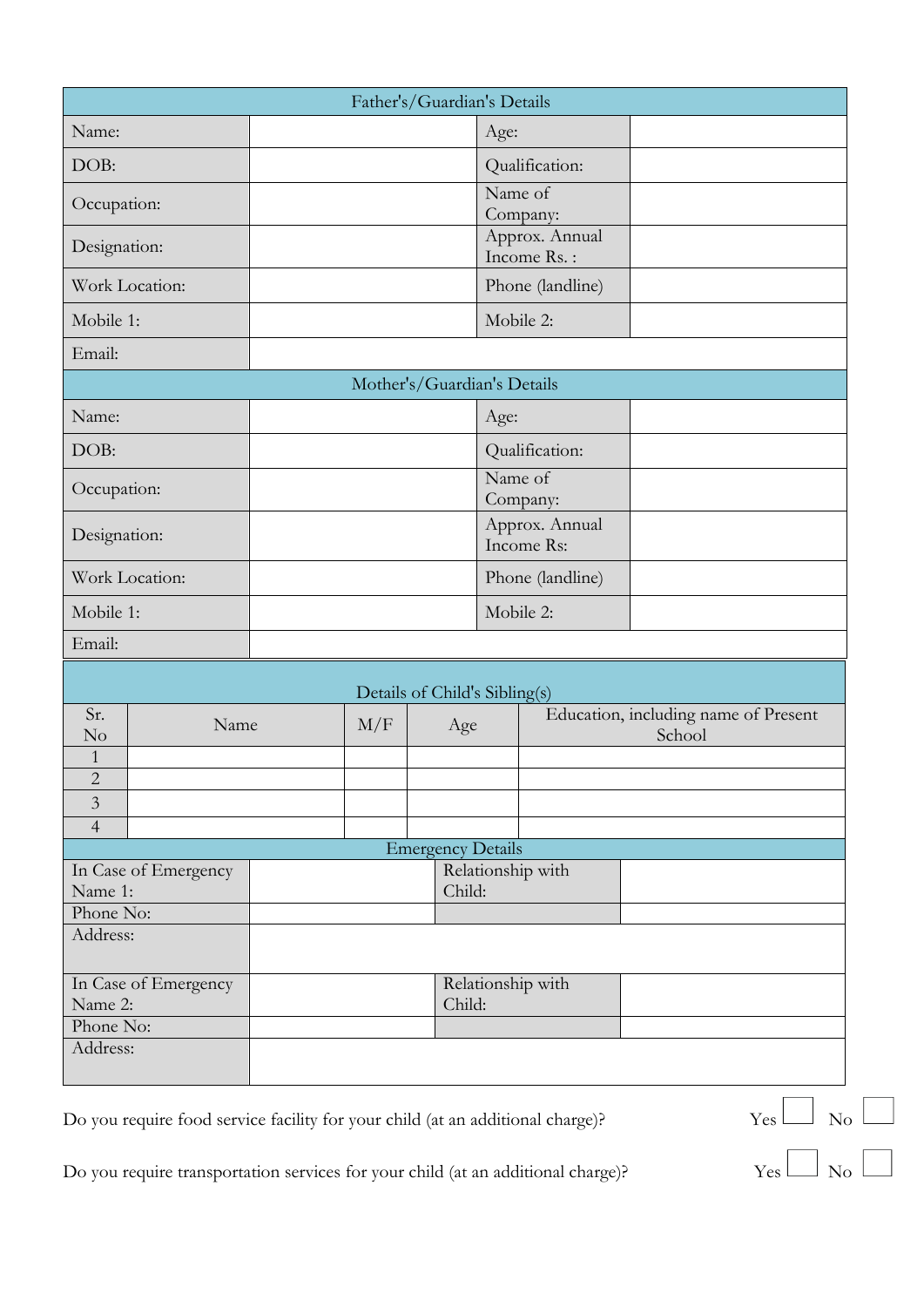## **To Be Filled By The Student :**

| Language Profile                                                         |         |         |      |  |           |  |
|--------------------------------------------------------------------------|---------|---------|------|--|-----------|--|
| Which language(s) do you categorise as your home language/mother tongue? |         |         |      |  |           |  |
| Please give a rating to how well you can use your languages?             |         |         |      |  |           |  |
| Languages                                                                | Limited | Average | Good |  | Excellent |  |
| English                                                                  |         |         |      |  |           |  |
| Hindi                                                                    |         |         |      |  |           |  |
| Spanish                                                                  |         |         |      |  |           |  |
| Any Other                                                                |         |         |      |  |           |  |

- x **Limited:** I am a beginner
- x **Average:** I am at an intermediate level
- x **Good:** I am at an upper-intermediate level
- **•** Excellent: I am fully proficient\* in this language

\*"Fully proficient" = This means that you can "fully" do all of the following well and without too much effort: speaking, listening, reading and writing. \*

| List the important activities (Sports, Co-curricular and/or Leadership) that you have taken part in either at<br>school or outside your school. |
|-------------------------------------------------------------------------------------------------------------------------------------------------|
|                                                                                                                                                 |
|                                                                                                                                                 |
|                                                                                                                                                 |
|                                                                                                                                                 |
|                                                                                                                                                 |
|                                                                                                                                                 |
|                                                                                                                                                 |
|                                                                                                                                                 |
|                                                                                                                                                 |
|                                                                                                                                                 |
|                                                                                                                                                 |
|                                                                                                                                                 |
|                                                                                                                                                 |
|                                                                                                                                                 |
|                                                                                                                                                 |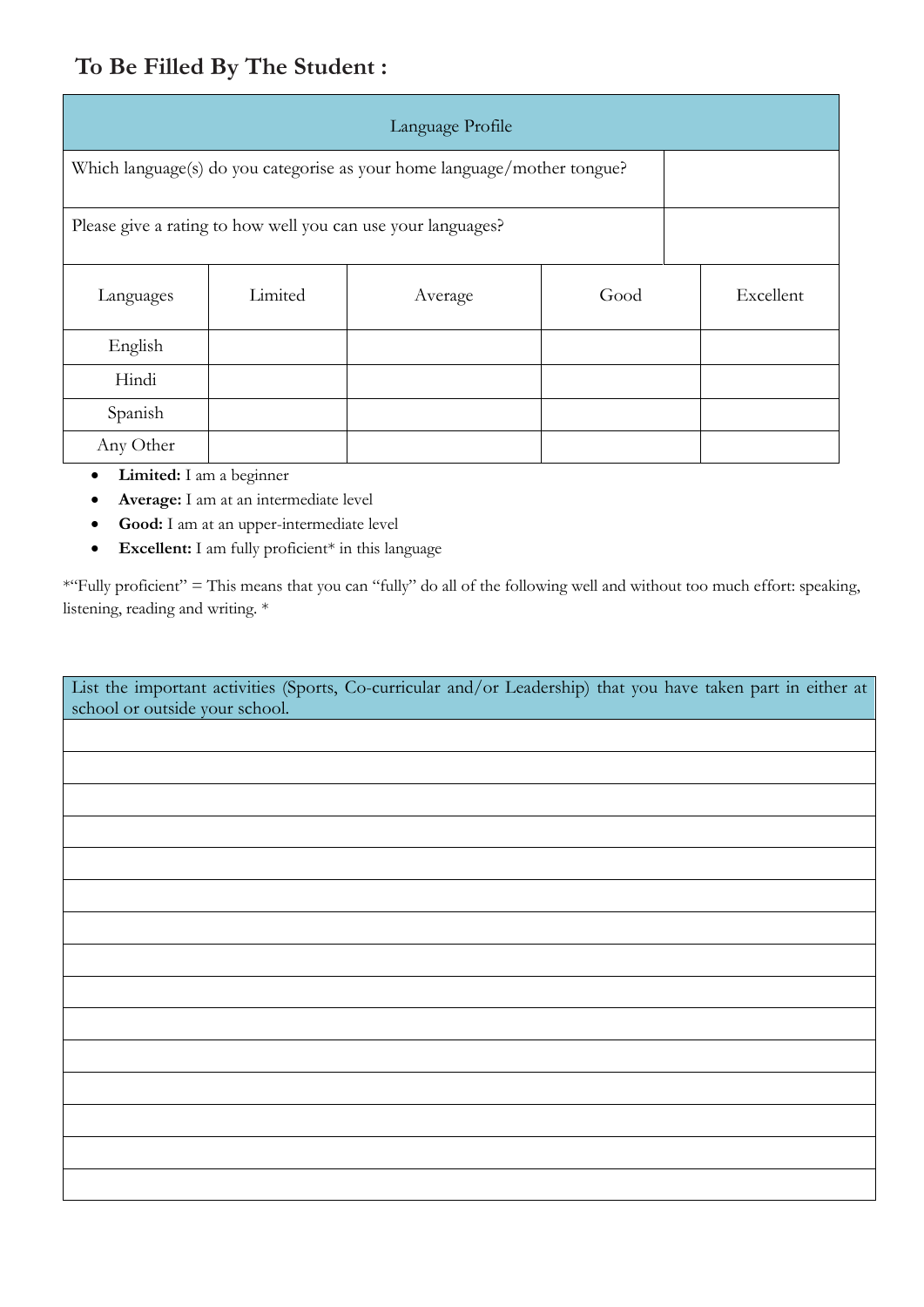| What would you invent to make the world a better place? (Write in 200 words.) |
|-------------------------------------------------------------------------------|
|                                                                               |
|                                                                               |
|                                                                               |
|                                                                               |
|                                                                               |
|                                                                               |
|                                                                               |
|                                                                               |
|                                                                               |
|                                                                               |
|                                                                               |
|                                                                               |
|                                                                               |
|                                                                               |
|                                                                               |
|                                                                               |
|                                                                               |
|                                                                               |
|                                                                               |
|                                                                               |
|                                                                               |
|                                                                               |
|                                                                               |
|                                                                               |
|                                                                               |
|                                                                               |
|                                                                               |
|                                                                               |
|                                                                               |
|                                                                               |
|                                                                               |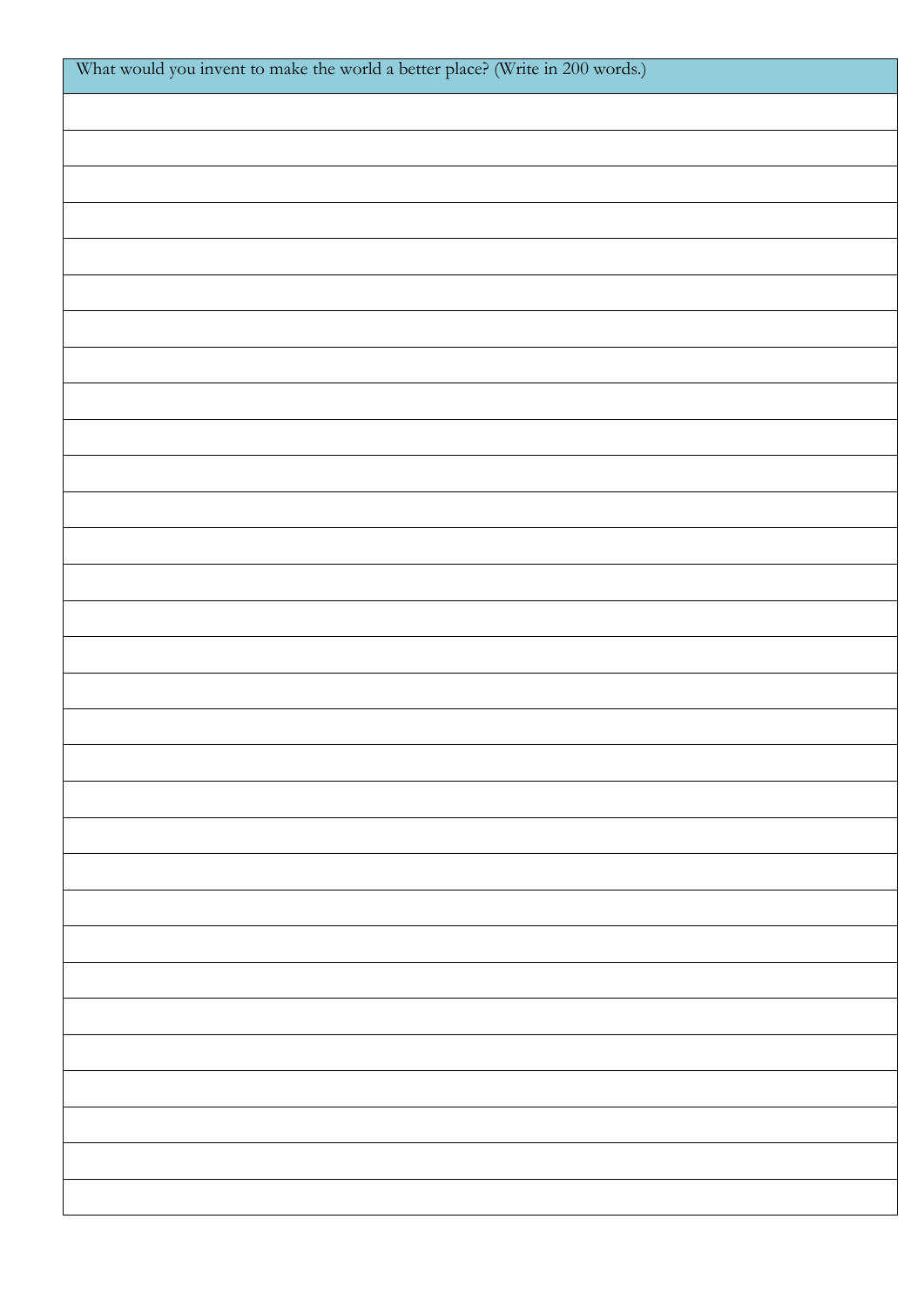| How would you as a global citizen make peace with our planet Earth? (Write in 200 words.) |
|-------------------------------------------------------------------------------------------|
|                                                                                           |
|                                                                                           |
|                                                                                           |
|                                                                                           |
|                                                                                           |
|                                                                                           |
|                                                                                           |
|                                                                                           |
|                                                                                           |
|                                                                                           |
|                                                                                           |
|                                                                                           |
|                                                                                           |
|                                                                                           |
|                                                                                           |
|                                                                                           |
|                                                                                           |
|                                                                                           |
|                                                                                           |
|                                                                                           |
|                                                                                           |
|                                                                                           |
|                                                                                           |
|                                                                                           |
|                                                                                           |
|                                                                                           |
|                                                                                           |
|                                                                                           |
|                                                                                           |
|                                                                                           |
|                                                                                           |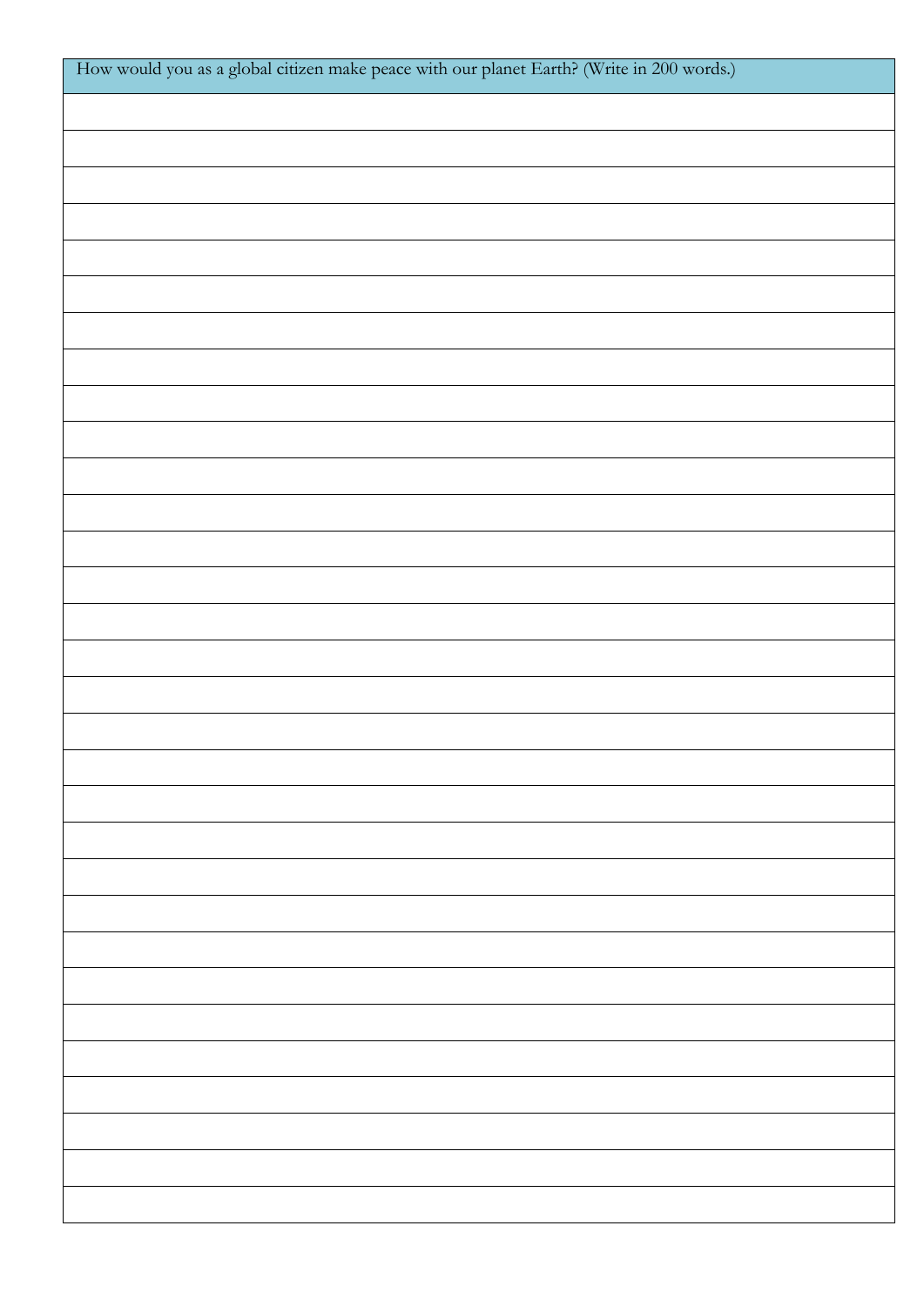| <b>Student Health Information</b>           |                                                                                                           |  |  |  |
|---------------------------------------------|-----------------------------------------------------------------------------------------------------------|--|--|--|
|                                             | In order to monitor & protect the health of children, Don Bosco International School requires Health      |  |  |  |
|                                             | /Medical details of your child. This form must be filled & submitted along with the Admission Application |  |  |  |
|                                             | Form. (Please complete all four parts of the form). The school will keep & maintain this information as   |  |  |  |
| confidential.                               |                                                                                                           |  |  |  |
|                                             | Part I                                                                                                    |  |  |  |
| <b>Blood Group:</b>                         |                                                                                                           |  |  |  |
| Doctor's Details                            |                                                                                                           |  |  |  |
| Name:                                       |                                                                                                           |  |  |  |
| Mobile No:                                  | Land Line:                                                                                                |  |  |  |
|                                             | Part II                                                                                                   |  |  |  |
| Health history                              |                                                                                                           |  |  |  |
| Height (Current in feet &                   | Weight (Current in                                                                                        |  |  |  |
| inches):                                    | $Kg$ :                                                                                                    |  |  |  |
| Normal Speech:                              | Normal Hearing:                                                                                           |  |  |  |
| (Please specify if No):                     | (Please specify if No):                                                                                   |  |  |  |
| Vision: Left:                               | Vision: Right:                                                                                            |  |  |  |
| Dental History:                             | Any Infections/                                                                                           |  |  |  |
|                                             | Allergies / Illnesses                                                                                     |  |  |  |
|                                             | since birth:                                                                                              |  |  |  |
|                                             | Part III                                                                                                  |  |  |  |
| Are you under any medication? Yes /No       |                                                                                                           |  |  |  |
| (If yes please provide details).            |                                                                                                           |  |  |  |
| Have you had any significant injuries or    |                                                                                                           |  |  |  |
| accidents? Yes/ No                          |                                                                                                           |  |  |  |
| (If yes please provide details).            |                                                                                                           |  |  |  |
|                                             | Part IV                                                                                                   |  |  |  |
| Do you have any learning needs?             |                                                                                                           |  |  |  |
| Yes/ No If yes, please state the nature of  |                                                                                                           |  |  |  |
| the learning need.                          |                                                                                                           |  |  |  |
| Name of the Agency which has tested the     |                                                                                                           |  |  |  |
| child:                                      |                                                                                                           |  |  |  |
| Please mention the learning support given   |                                                                                                           |  |  |  |
| to you till date.                           |                                                                                                           |  |  |  |
| If you have any eating & sleeping habits or |                                                                                                           |  |  |  |
| social / emotional / cognitive or           |                                                                                                           |  |  |  |
| behavioural problems, please indicate       |                                                                                                           |  |  |  |
|                                             |                                                                                                           |  |  |  |